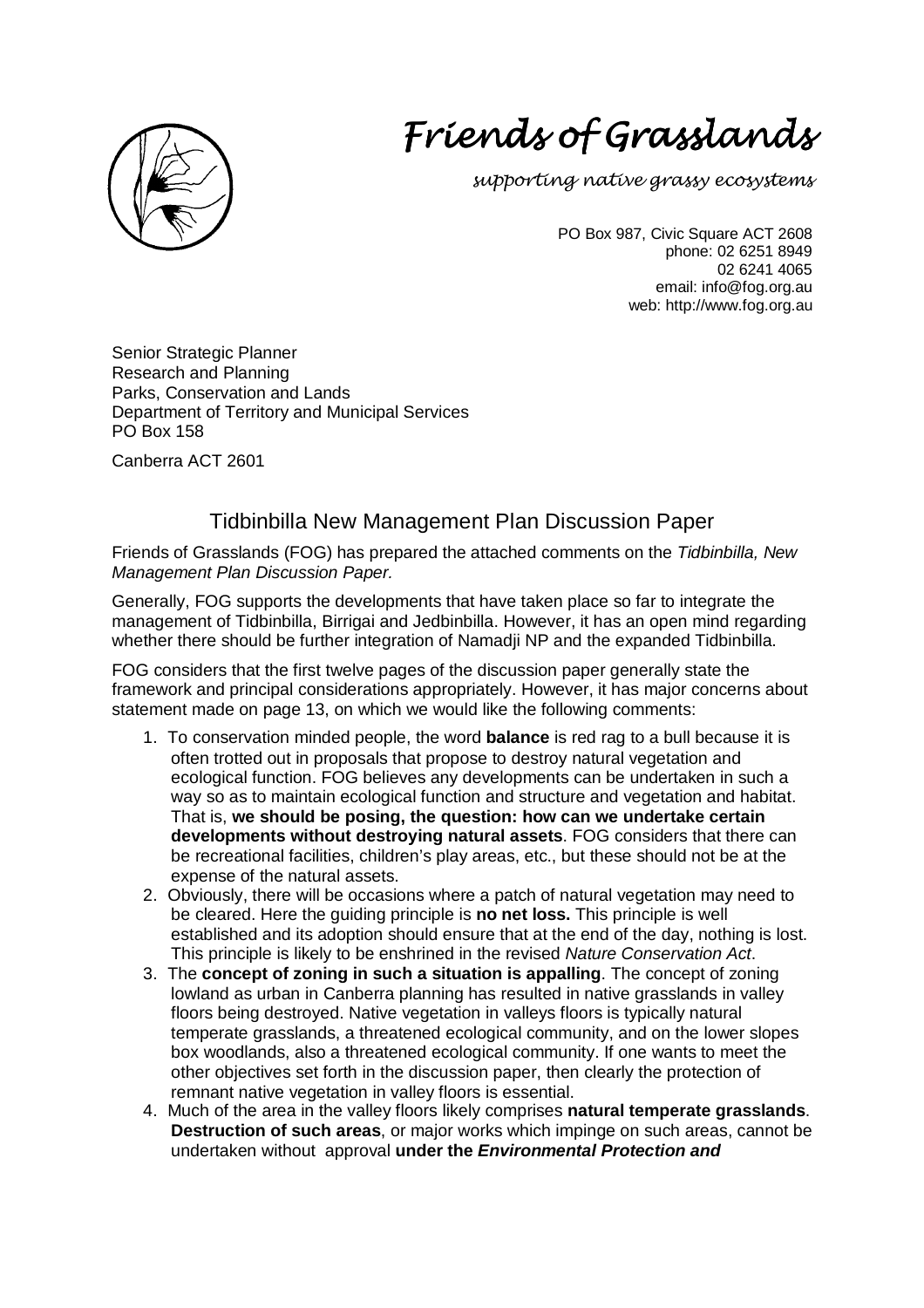**Biodiversity Act.** It is disappointing that this is not mentioned in the discussion paper.

5. Finally, if an area is zoned and developed without ensuring that buildings and facilities fit into the landscape, then an appalling design could result.

FOG values the historic role of Tidbinbilla in providing good access to wet and dry sclerophyll forests close to Canberra, and providing families with the opportunity to see a variety of native fauna. One important feature was the number of enjoyable short and longer walks within the Reserve, which have not yet been re-opened. We would like to see them reopened. In FOG's view any additional developments that might be contemplated should not be at the expense of the traditional uses of Tidbinbilla, nor should they compromise those uses.

Answers to particular questions in the discussion paper are included in the attachment.

FOG is a community group dedicated to the conservation of natural temperate grassy ecosystems in south-eastern Australia. FOG advocates, educates and advises on matters to do with conservation of grassy ecosystems, and carries out surveys and other on-ground work. FOG is based in Canberra and its approx. 200 members include professional scientists, landowners, land managers and interested members of the public.

Faithfully yours

Geoff Robertson President 25 February 2009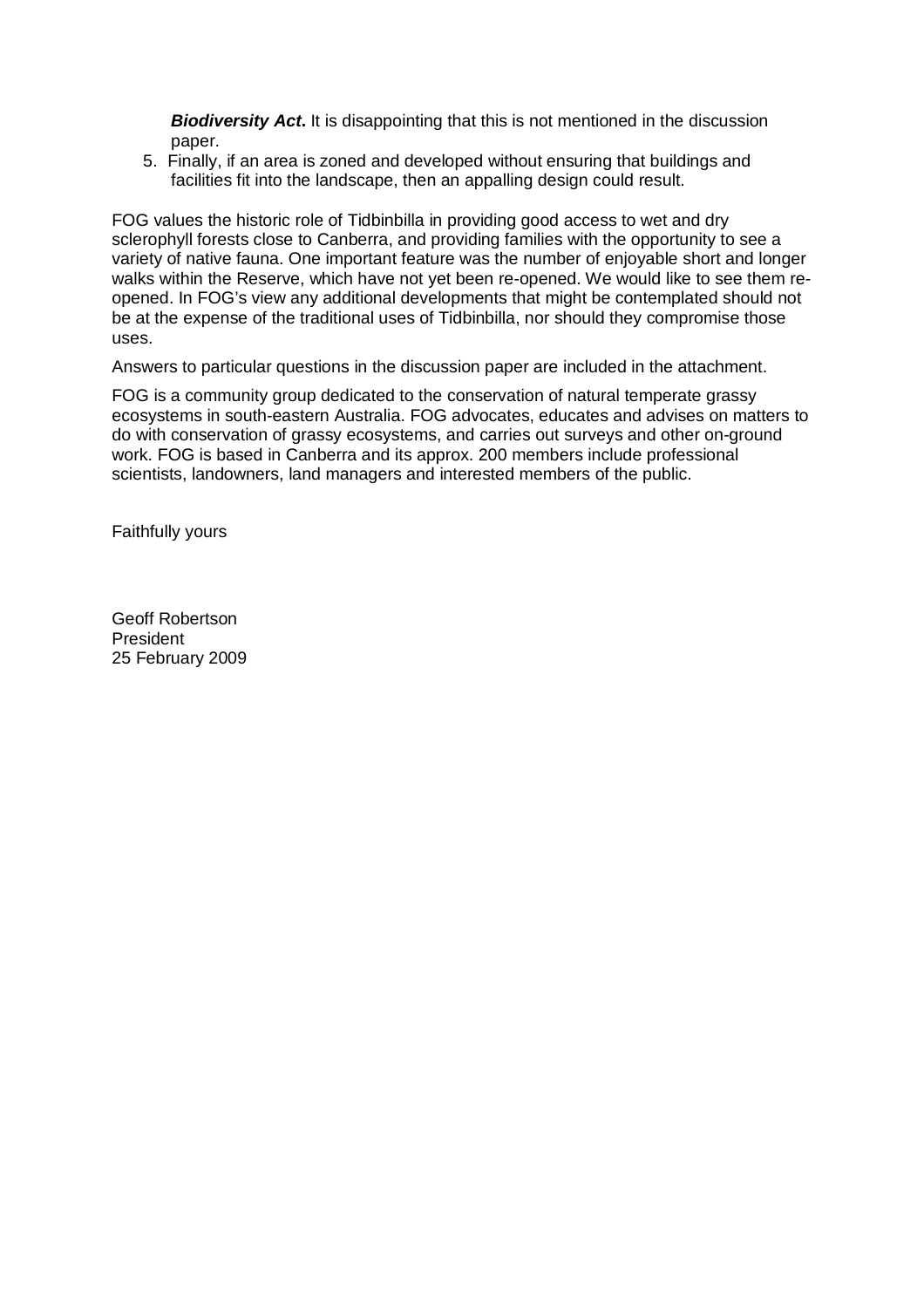# ATTACHMENT

Answers to particular questions:

#### **Issues relating to natural values**

Q. To what degree should natural processes be allowed to determine the future natural environment of Tidbinbilla? Are there special attributes at risk that need to be maintained and require a special management effort?

A. Generally natural processes should be allowed to take their course, but there is a need to develop threat mitigation plans. FOG is happy to be consulted on the particulars of any approach.

Q The open grassy areas of the valley floor of Tidbinbilla Nature Reserve are largely a legacy of early farming enterprises. They have proven to be a valued landscape element and a suitable place for the development of management infrastructure and visitor services. Over the last thirty years or so, the natural kangaroo population has flourished to excess and the native burgan shrub (Kunzea ericoides) is becoming a dominant element of the once open grasslands. What do we want the valley floor of Tidbinbilla Nature Reserve to look like in the future? What ecological values are Tidbinbilla threatened by excessive kangaroo numbers and the spread of burgan? Is a special management effort warranted to maintain these values?

A. Long term, the plan should be to return valley floors to function as natural temperate grasslands. Kangaroo numbers need to be managed appropriately as for any other threats such as excessive burgan.

Q. Are the management objectives for Tidbinbilla Nature Reserve, as set out in the1999 plan of management, still relevant? Do they need modification or augmentation?

A. FOG is not particular familiar with that plan or its operation. Much has been learnt in the last ten years. Overall, the emphasis should be to return areas to function and vegetation as existed before white settlement.

Q Jedbinbilla was previously a pine plantation and is being returned to native vegetation. What should Jedbinbilla look like in 50 to 100 years time? Are there natural values that should receive special management attention? What risks need to be managed to achieve a preferred long-term outcome?

A. Should be encouraged to return to previous vegetation which would have been grasslands, woodland and dry forests, etc.

Q. What is the potential for and value of re-introducing native species to Tidbinbilla that have become locally extinct? Can the considerable investment required be justified?

A. FOG would support the concept, subject to its feasibility.

Q. The risks to built assets and public safety associated with wildfire impose certain management obligations in relation to fuel hazard management ranging from maintaining cleared areas around places of public use to a program of fuel reduction burns in mature vegetation. How can we best service these requirements and balance them against an ecologically-based fire regime that is tailored to meet the conservation needs of plant and animal communities?

A. FOG supports keeping areas cleared around built assets, especially from fire risk. Obviously, built assets should be placed in such a way that the need for vegetation clearance is minimised. FOG has failed to be convinced that fuel reduction programs serve any useful purpose, especially in reducing fire risk.

## **Issues relating to Aboriginal cultural heritage values**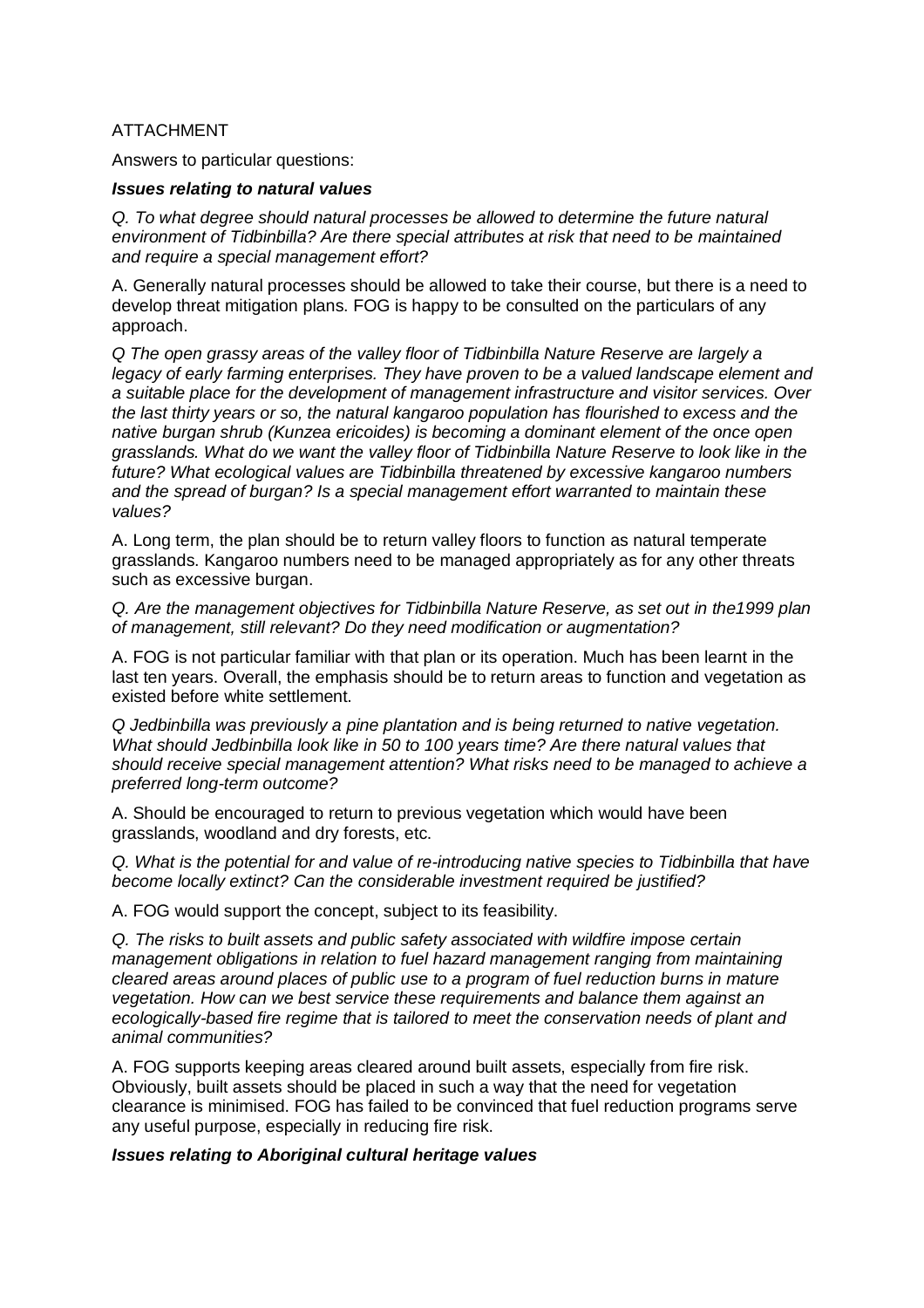FOG believes that the questions raised need to be addressed by the local indigenous people and FOG has no particular competence to comment on them. However, FOG would like to be given any report on answers given to such questions.

#### **Issues relating to European cultural heritage values**

FOG believes that it has no particular expertise in this matter and defers to the opinions of those who are more expert.

#### **Issues relating to landscape values**

Q. Should attempts be made to recreate the pre-existing residential landscape precincts of European occupation?

A. FOG's answer is generally no. However, there may be little difference between early European and pre-European landscapes and so both perspectives could be adopted.

Q. New developments will permanently change local landscapes and, if in prominent places, the broad acre landscape. To what degree are these impacts acceptable and what is the best way of minimising them?

A. FOG questions the need for developments that may greatly impact on the landscape and urges that their location and design be undertaken in such a way as to minimise impacts.

#### **Issues relating to educational values**

The education function of Birrigai/Tidbinbilla is very important and valuable. Both day and longer activities should be encouraged. The existing facilities provide a good base for providing such opportunities.

Most of these questions are beyond FOG's competence to answer. However, an observation is that both Birrigai and Tidbinbilla operate successfully and that there are some synergies in an integrated landscape and vegetation management. However, in reality they serve different functions and by road they are some distance apart. Therefore, there is no need to try to push the education functions of the two institutions together. FOG does not believe that additional internal roads linking the two areas would be desirable.

## **Issues relating to scientific research values**

Q. Is private sector participation (for example, corporate sponsorship) a useful line of endeavour to pursue? Are there any good examples of collaborative arrangements of this kind that could serve as a benchmark?

Maybe.

Q. To what degree could Tidbinbilla become the centre for all ACT Government environmental research? Are there logistical/geographical limitations?

A. Tidbinbilla should not be the centre of ACT environmental research. Its remote location is one factor. Also certain research should be centred close to lowland grassland and woodland.

Q Are there any constraints that should be placed on the scope and type of research undertaken?

No comment.

Q. High-speed, high-quality communication links are fundamental to good scientific research (as well as routine administration and management). Telecommunication and internet links from Tidbinbilla Nature Reserve and Birrigai are poor. What are the best options to pursue to remedy this situation?

No comment.

#### **Issues related to recreational values**